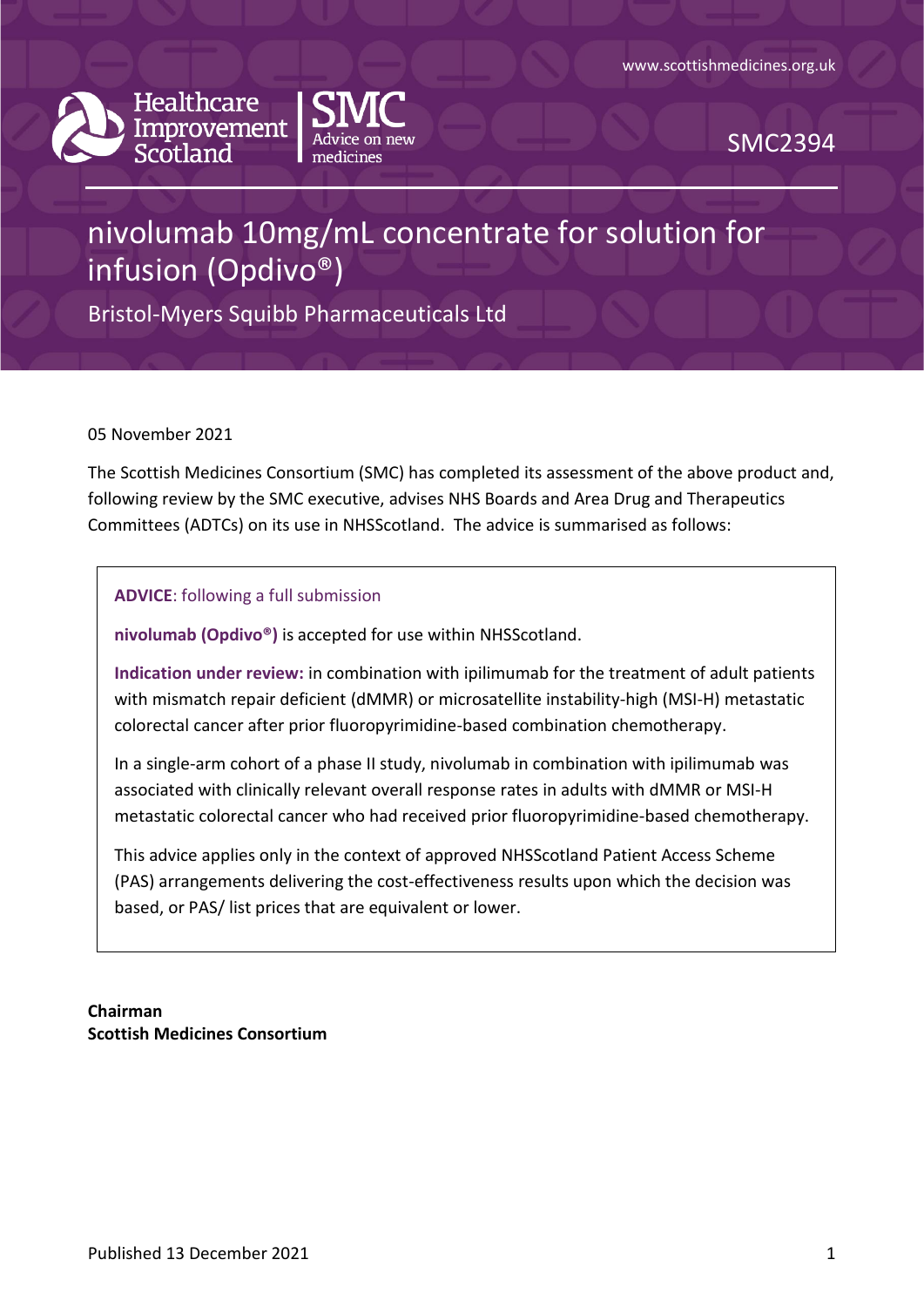### Indication

Nivolumab in combination with ipilimumab for the treatment of adult patients with mismatch repair deficient (dMMR) or microsatellite instability-high (MSI-H) metastatic colorectal cancer after prior fluoropyrimidine-based combination chemotherapy. 1

### Dosing Information

Nivolumab 3mg/kg in combination with ipilimumab 1mg/kg both by 30 minute intravenous (IV) infusion every 3 weeks for the first 4 doses. Nivolumab should be administered before ipilimumab. This is followed by a second phase in which nivolumab monotherapy 240mg every 2 weeks is administered by 30 minute IV infusion, with the first dose given 3 weeks after the last dose of the combination of nivolumab and ipilimumab. Dose escalation or reduction is not recommended. Dosing delay or discontinuation may be required based on individual tolerability as detailed in the summary of product characteristics (SPC).

Treatment should be continued as long as clinical benefit is observed or until treatment is no longer tolerated. Atypical responses (an initial transient increase in tumour size or small new lesions within the first few months followed by tumour shrinkage) have been observed. It is recommended to continue treatment for clinically stable patients with initial evidence of disease progression until progression is confirmed. Treatment must be initiated and supervised by physicians experienced in the treatment of cancer.<sup>1</sup>

### Product availability date

24 June 2021 Nivolumab in this indication meet SMC orphan equivalent and end-of-life criteria.

# Summary of evidence on comparative efficacy

Nivolumab is a monoclonal antibody that targets the programmed death (PD)-1 receptor and blocks interaction with its ligands, PD-L1 and PD-L2 leading to potentiation of T-cell responses, including anti-tumour responses. Ipilimumab is a monoclonal antibody that targets cytotoxic Tlymphocyte antigen-4 (CTLA-4) leading to enhanced T-cell responses towards the tumour. Dual blockade of PD-1 and CTLA-4 is considered to have synergistic anti-tumour activity.<sup>1</sup>

A cohort of an ongoing open-label phase II study (cohort 2 of Checkmate-142) includes adults with dMMR/MSI-H metastatic colorectal cancer who had received at least one previous line of therapy for metastatic disease that included a fluoropyrimidine and oxaliplatin or irinotecan, with patients progressing on or within 6 months of adjuvant oxaliplatin also included. Patients had measurable disease on Response Evaluation Criteria in Solid Tumours (RECIST) version 1.1 and an Eastern Cooperative Oncology (ECOG) performance status of 0 or 1. All patients received IV infusions of nivolumab 3mg/kg over 60 minutes and ipilimumab 1mg/kg over 90 minutes every three weeks for four doses then nivolumab 3mg/kg IV infusion every two weeks until disease progression or unacceptable toxicity. A strict stopping rule was not specified, but patients could discontinue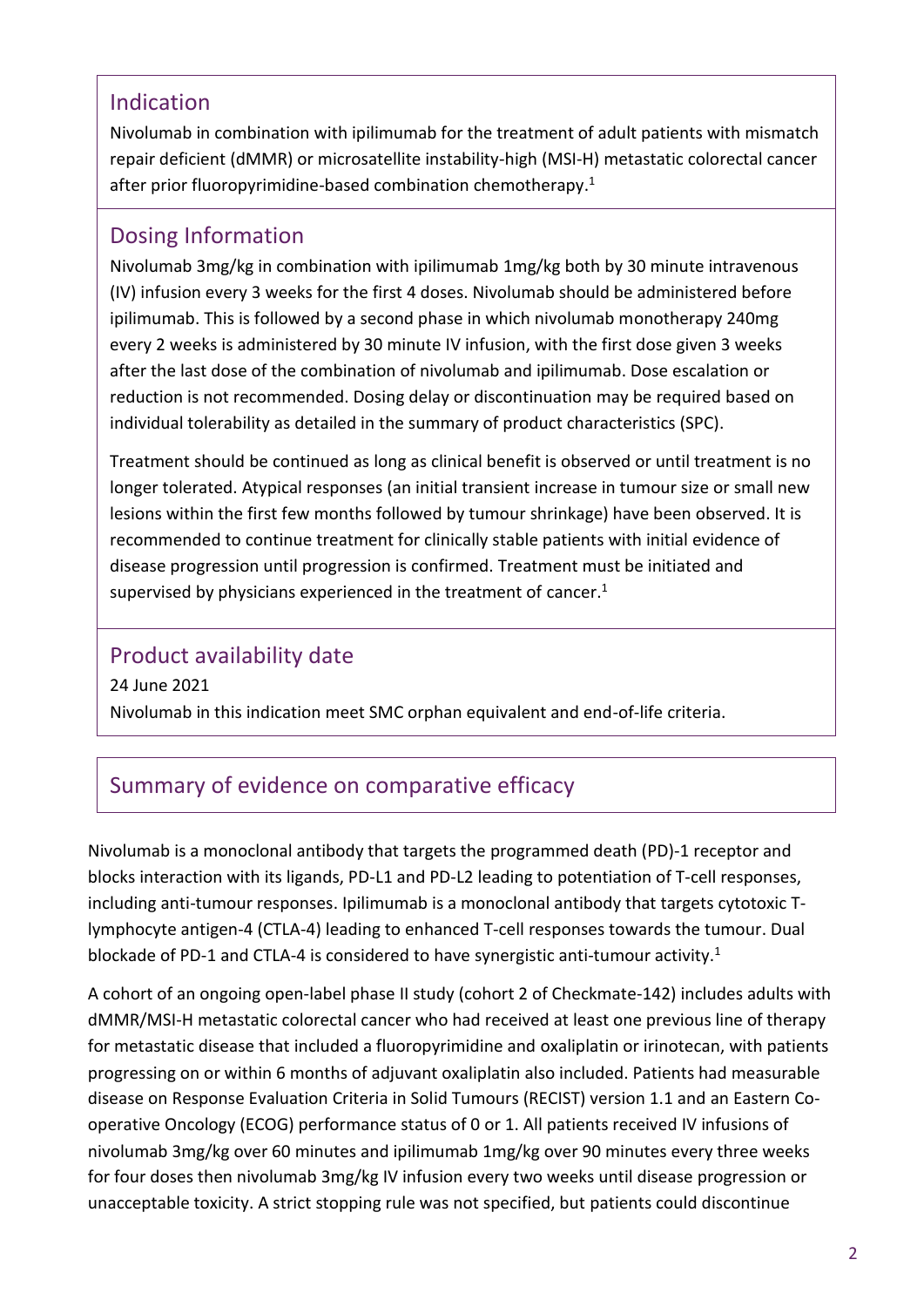treatment after a minimum of two years if all criteria for investigator-assessed maximum clinical benefit had been achieved. The primary outcome was investigator-assessed overall response rate (ORR), defined as complete or partial response on RECIST version 1.1. This was assessed in all patients within the cohort who received at least one dose of study drug.<sup>2,3</sup>

Within cohort 2 (n=119) the median follow-up was 13.4 and 31.5 months at data cut-offs on 18 August 2017and19 February 2019, respectively, with 63% (75/119), and 43% (51/119) of patients still on treatment. Additional data are available with median follow up 51.1 months at data cut off October 2020. The primary outcome, investigator-assessed ORR, increased over the three timepoints as detailed in Table 1 below. 2-4

|                                                                | August 2017 | February 2019     | October 2020 |
|----------------------------------------------------------------|-------------|-------------------|--------------|
|                                                                | $(N=119)$   | $(N=119)$         | $(N=119)$    |
| Best overall response (Investigator-assessed, RECIST v1.1)     |             |                   |              |
| ORR (investigator), % (n),                                     | 55% (65)    | 60% (72)          | 65% (77)     |
| 95% confidence interval                                        | 45% to 64%  | 51% to 69%        | 55% to 73%   |
| Complete response, % (n)                                       | $3.4\%$ (4) | $7.6\%$ (9)       | 13% (15)     |
| Partial response, % (n)                                        | 51% (61)    | 53% (63)          | 52% (62)     |
| Stable disease, % (n)                                          | 31% (37)    | 25% (30)          | $21\% (25)$  |
| Progressive disease, % (n)                                     | 12% (14)    | 12% (14)          | 12% (14)     |
| Not evaluable, % (n)                                           | $2.5\%$ (3) | $2.5\%$ (3)       | $2.5\%$ (3)  |
| Time to response, median                                       | 2.76 months | 2.76 months       |              |
| Duration of response, median                                   | <b>NR</b>   | <b>NR</b>         | NR.          |
| Progression free survival (Investigator-assessed, RECIST v1.1) |             |                   |              |
| Events                                                         | 33          | 48                | 51           |
| Median                                                         | <b>NR</b>   | 41.5 (32.8, 41.6) |              |
| <b>Overall survival</b>                                        |             |                   |              |
| Deaths                                                         | 23          | 33                | 35           |
| Median                                                         | <b>NR</b>   | <b>NR</b>         | <b>NR</b>    |
| Estimate at 12 months                                          | 85%         | 85%               | 85%          |
| Estimate at 24 months                                          |             | 74%               | 75%          |
| Estimate at 48 months                                          |             |                   | 70%          |

#### **Table 1: Outcomes of CheckMate-142 study. 2,4**

NR = not reached; ORR = overall response rate, defined as complete or partial response; RECIST v 1.1 = response evaluation in solid tumours version 1.1.

Health Related Quality of Life was assessed using the European Organization for Research and Treatment of Cancer Quality of Life Questionnaire – Core 30 (EORTC QLQ-C30) questionnaires and Euroqol 5 dimension 3 level (EQ-5D-3L). At the data cut-off August 2017, there were sustained improvements versus baseline in some symptoms and global quality of life on the EORTC QLQ-C30 and in the EQ-5D visual analogue scale (VAS). $2$ 

Unanchored matching adjusted indirect comparison (MAIC) compared nivolumab-ipilimumab (data from cohort 2 of CheckMate 142, October 2020 cut-off)2,4 versus folinic acid, 5-fluorouracil (5-FU) plus oxaliplatin (FOLFOX) (data from CONFIRM 2)<sup>5</sup>; folinic acid, 5-FU plus irinotecan (FOLFIRI) (data from VELOUR and RAISE)6,7; trifluridine-tipiracil (data from RECOURSE EU and US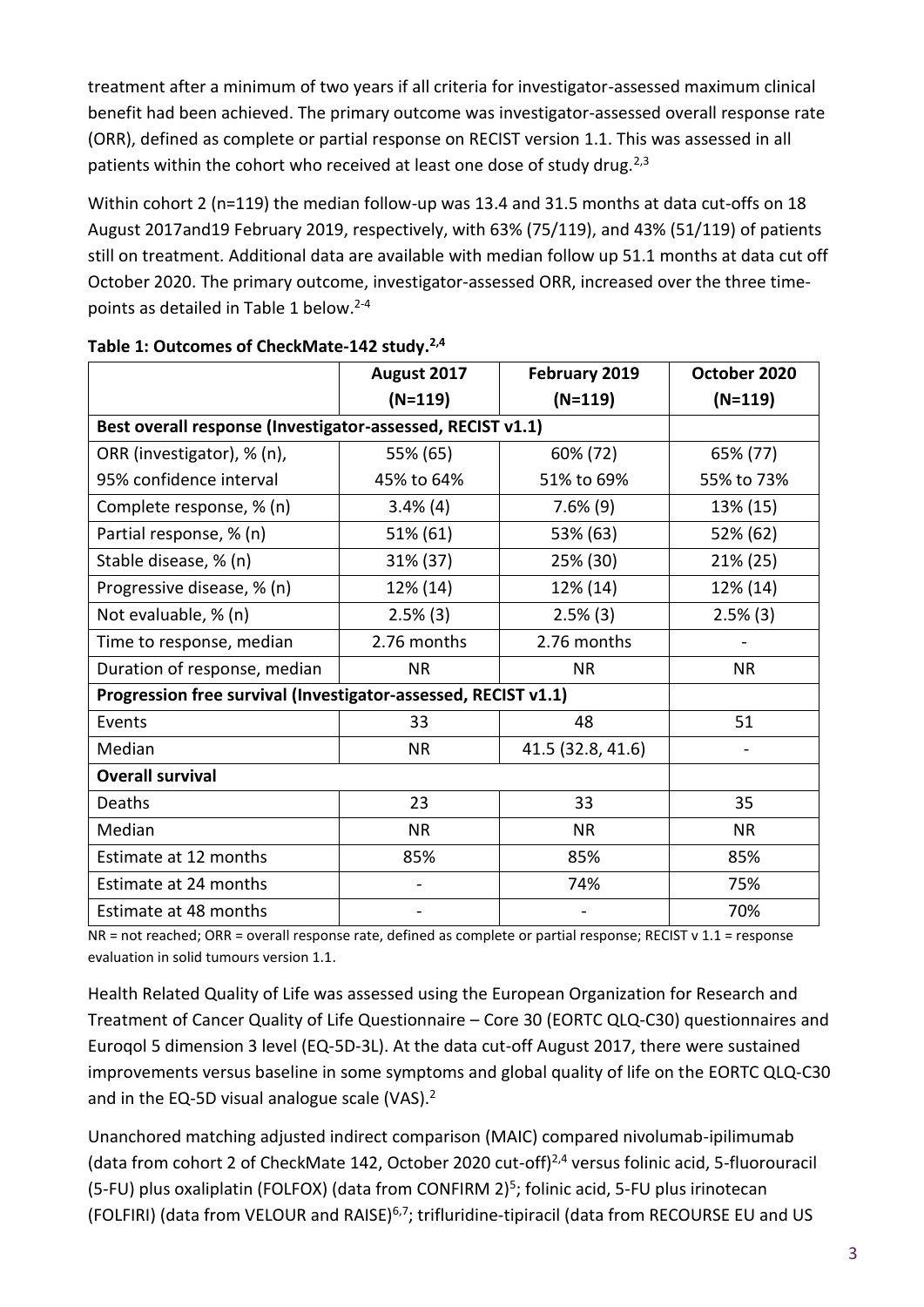subgroups)<sup>8,9</sup> and best supportive care (BSC) (data from RECOURSE EU and US subgroups)<sup>8,9</sup> in adults with metastatic colorectal cancer for the outcomes: progression-free survival (PFS) and overall survival (OS). The results, which suggest that nivolumab-ipilimumab is superior to the comparators, were applied to the economic analyses.

### Summary of evidence on comparative safety

The European Medicines Agency (EMA) review concluded that the safety profile of nivolumabipilimumab in patients with dMMR/MSI-H metastatic colorectal cancer appears consistent with that in renal cell carcinoma and with the recognised safety profile of the individual medicines.<sup>2</sup>

At the latest data cut-off (October 2020), almost all patients, 99% (118/119), had an adverse event, which were treatment-related in 85%. Serious adverse events were reported by 56%, including 23% which were treatment-related. Adverse events led to study drug discontinuation in 18% of patients and these were treatment-related in 13%. Common adverse events included diarrhoea (58%), pyrexia (44%), cough (35%), pruritus (35%), anaemia (34%), fatigue (34%), abdominal pain (32%), nausea (30%), asthenia (29%) and back pain (28%). Adverse events of special interest were mainly immune-related events, including pneumonitis or interstitial lung disease, colitis, hepatitis, nephritis, adverse reactions and endocrinopathies. These data from CheckMate 142 were combined with data from a study of nivolumab-ipilimumab in renal cell carcinoma to update the SPC (see SPC for further details).<sup>2</sup>

## Summary of clinical effectiveness issues

About 5% of patients with metastatic colorectal cancer have dMMR/MSI-H and they may have poorer responses to the chemotherapies typically used for metastatic colorectal cancer. First and second line treatment of metastatic colorectal cancer is usually with fluoropyrimidine-based combination chemotherapies such as FOLFOX and FOLFIRI. Some targeted treatments are also licensed for this disease. However, the benefits of current conventional chemotherapy (with or without biologics) after first-line therapy are modest in patients with metastatic colorectal cancer. In the subgroup with dMMR/MSI-H the benefits are not well defined due to limited data, but there may be a reduced response to cytotoxic chemotherapy. There is an unmet need for effective therapies in this patient group.<sup>2</sup> Clinical experts consulted by SMC confirmed that there is an unmet need for effective therapies in second-line and later treatment of metastatic colorectal cancer, particularly a need for immunotherapies.

Nivolumab-ipilimumab is the first immunotherapy regimen licensed for second-line and later treatment of metastatic colorectal cancer, for the subgroup of patients with dMMR/MSI-H. In this indication it meets SMC orphan equivalent and end-of-life criteria.

In cohort 2 of CheckMate 142 nivolumab-ipilimumab produced substantial responses that have increased as the study progresses from an investigator-assessed ORR of 55% in August 2017 to 65% in October 2020. These responses are durable, with median duration of response (DOR) not reached at the latest analysis (October 2020). At this cut-off, median follow-up was 51 months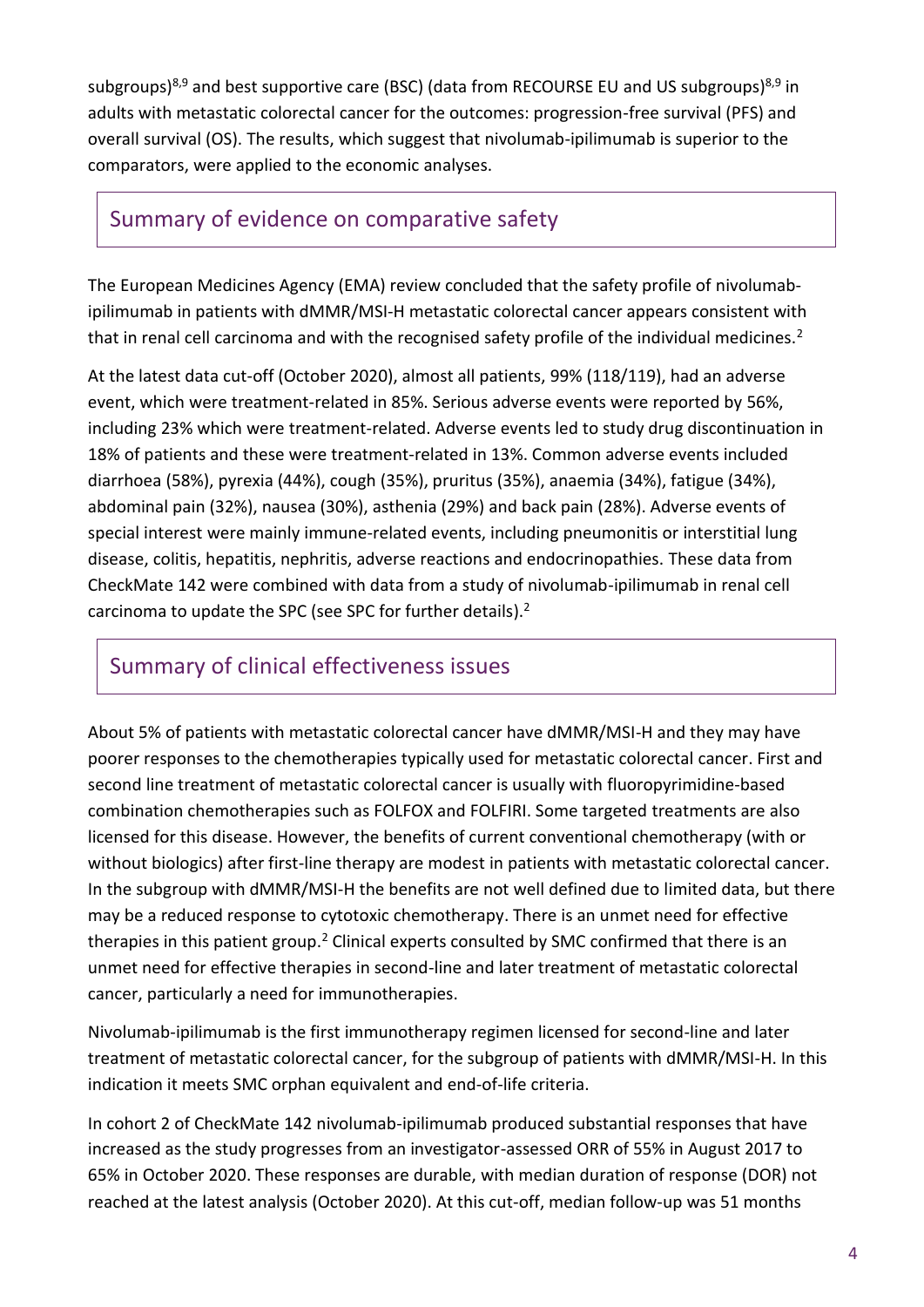(minimum follow-up was nearly four years, 46.9 months), median investigator-assessed PFS and OS had not been reached and 71% of patients were alive. The EMA concluded that these results were clinically meaningful.<sup>2</sup>

The EMA also concluded that outcomes with nivolumab-ipilimumab were superior to currently available therapies based on additional analyses performed during the review, including within patient analysis of response to previous therapy versus response in CheckMate 142 and a MAIC of PFS and OS using data from a retrospective cohort study (CA2097XM) of patients who received conventional second- or third-line treatment for dMMR/MSI-H metastatic colorectal cancer.<sup>2</sup>

To address the limitations in estimating relative treatment benefit which arise from the single-arm design of cohort 2 of CheckMate 142, the submission included several MAICs to inform economic analyses. These support the assumption that OS and PFS with nivolumab-ipilimumab are superior to that with the comparators, although the estimate of magnitude of benefit has limitations. That is, all available reference sources of data for comparators were not used. The rationale for this was to reduce heterogeneity. All patients in the nivolumab-ipilimumab study had dMMR/MSI-H, but this was not quantified in the comparator studies and it is not clear how many patients in those studies had dMMR/MSI-H. However, as outcomes with chemotherapy in dMMR/MSI-H patients tend to be poorer, the inclusion of patients without dMMR/MSI-H in comparator studies may bias in favour of the comparators. The matching process did not adjust for all differences across the studies in other baseline demographic and disease characteristics due to limitations of data. In several comparisons effective sample sizes were reduced to small numbers despite matching a limited number of criteria. Also, it is possible that unknown treatment-effect modifiers were not matched. One of the main limitations was that it was not possible to adjust for differences across the studies in maturity of data with a much lower proportion of patients in the nivolumabipilimumab study having events compared with comparator studies. The MAIC did not consider ORR, safety or quality of life outcomes.

The evidence from CheckMate 142 is limited by immaturity of data for PFS and OS. At the latest data cut-off (October 2020) 43% of patients had a PFS event and 29% of patients had died. It is likely that estimates of median PFS and OS may change as data mature. Further evidence may be provided in the future by an ongoing open-label phase III study, CA2098HW (CheckMate 8HW), which is comparing nivolumab monotherapy, nivolumab-ipilimumab and investigator's choice of chemotherapy in patients with MSI-H/dMMR metastatic colorectal cancer. The first interim analysis is expected in the last quarter of 2022.<sup>2</sup>

In cohort 2 of CheckMate 142 the majority of patients (76%) had received at least two prior lines of therapy, including 24% and 16% who had received three and at least four lines, respectively. Analyses at the February 2019 cut-off indicated that ORR may be lower with later lines: 63% for second-line, 58% for third-line, 52% for fourth-line and 37% for fifth or later line. At the October 2020 cut-off the ORR was 68% in patients receiving treatment at second-line.<sup>2</sup> This may affect the estimate of benefits in practice if nivolumab-ipilimumab is routinely used at second-line.

In cohort 2 of CheckMate 142 the ORR at the latest cut-off in patients aged at least 75 years was 36% and 45%, when assessed by blinded independent central review (BICR) and investigator, respectively. Analyses of baseline characteristics within this subgroup were conducted, but no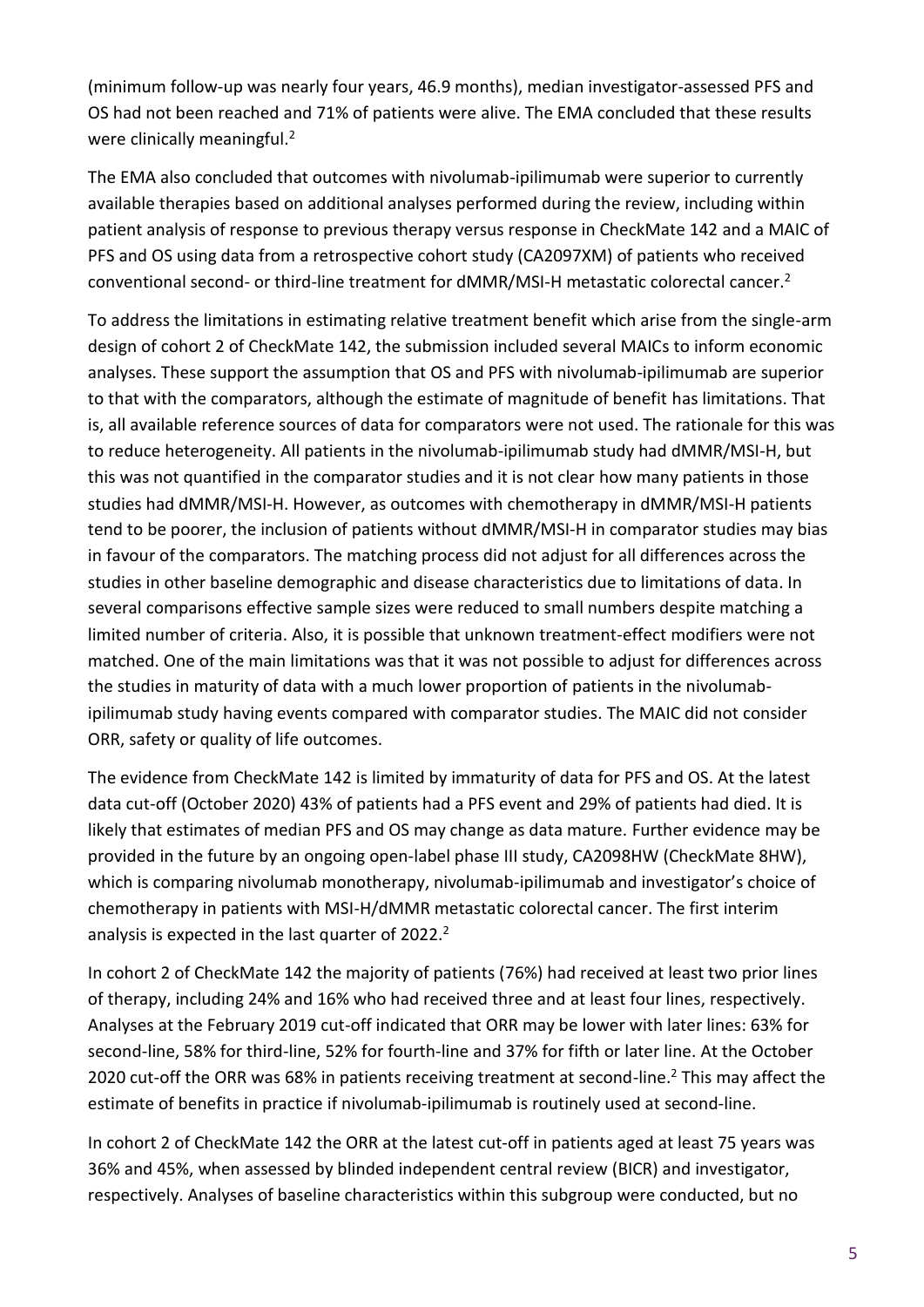conclusions can be drawn from this small sample of 11 patients. Subgroup analyses indicated that ORR were consistent irrespective of PD-L1 status.<sup>2</sup>

In September 2021, SMC issued advice (SMC2375) that another immunotherapy (which is a PD-1 receptor inhibitor), pembrolizumab, is accepted for restricted use as monotherapy for the first-line treatment of dMMR/MSI-H metastatic colorectal cancer in adults, with a two-year clinical stopping rule restriction. Clinical experts advised that people who progress on pembrolizumab first-line would be unlikely to receive another medicine in this class at second-line. This could reduce the population eligible for nivolumab-ipilimumab in second-line or later settings. Nivolumabipilimumab is licensed for use in patients with dMMR/MSI-H, which would require a diagnostic test to confirm. Contact local laboratory for information.

Clinical experts consulted by SMC advised that nivolumab-ipilimumab in the treatment of adults with dMMR or MSI-H metastatic colorectal cancer after prior fluoropyrimidine-based combination chemotherapy is a therapeutic advance due to its superior efficacy. They believe that it would be used in place of current standard of care with an alternative fluoropyrimidine-based combination chemotherapy.

# Summary of comparative health economic evidence

The submitting company presented a cost-utility analysis evaluating the use of nivolumabipilimumab within its full licensed indication. The analysis compared nivolumab-ipilimumab with BSC, trifluridine-tipiracil, FOLFOX and FOLFIRI through unanchored MAIC. Clinical experts indicated that FOLFOX and FOLFIRI were the most appropriate comparators.

A partitioned survival model was used to represent three health states; pre-progression, postprogression and death. The progression (pre and post) health states were divided into sub-health states of on and off treatment. A cycle length of one week was used in the model with a time horizon of fifty years.

PFS, OS and time on treatment (ToT) for nivolumab-ipilimumab were extrapolated using a semiparametric approach. Kaplan-Meier data were applied until 6.44 months (at data cut-off) followed by parametric extrapolation. Background mortality was incorporated in the OS projections. For PFS the exponential function was selected, for OS the log-normal function was selected and for ToT the Gompertz function was selected. The comparator PFS and OS were based on the indirect treatment comparison, and ToT was derived from literature.

Utilities were estimated from EQ-5D-3L data collected from CheckMate 142 and valued using standard methods. The comparator health state utilities and the off treatment health state utility for nivolumab-ipilimumab were sourced from the National Institute for Health and Care Excellence (NICE) technology assessment TA242<sup>10</sup> which were measured using the Health Utility Index (HUI). Utilities were applied by on- and off- treatment status for nivolumab-ipilimumab and pre- and postprogression for comparators (0.75 and 0.69 respectively). It was assumed that adverse event disutilities were reflected by on treatment utility values and utility values were age-adjusted.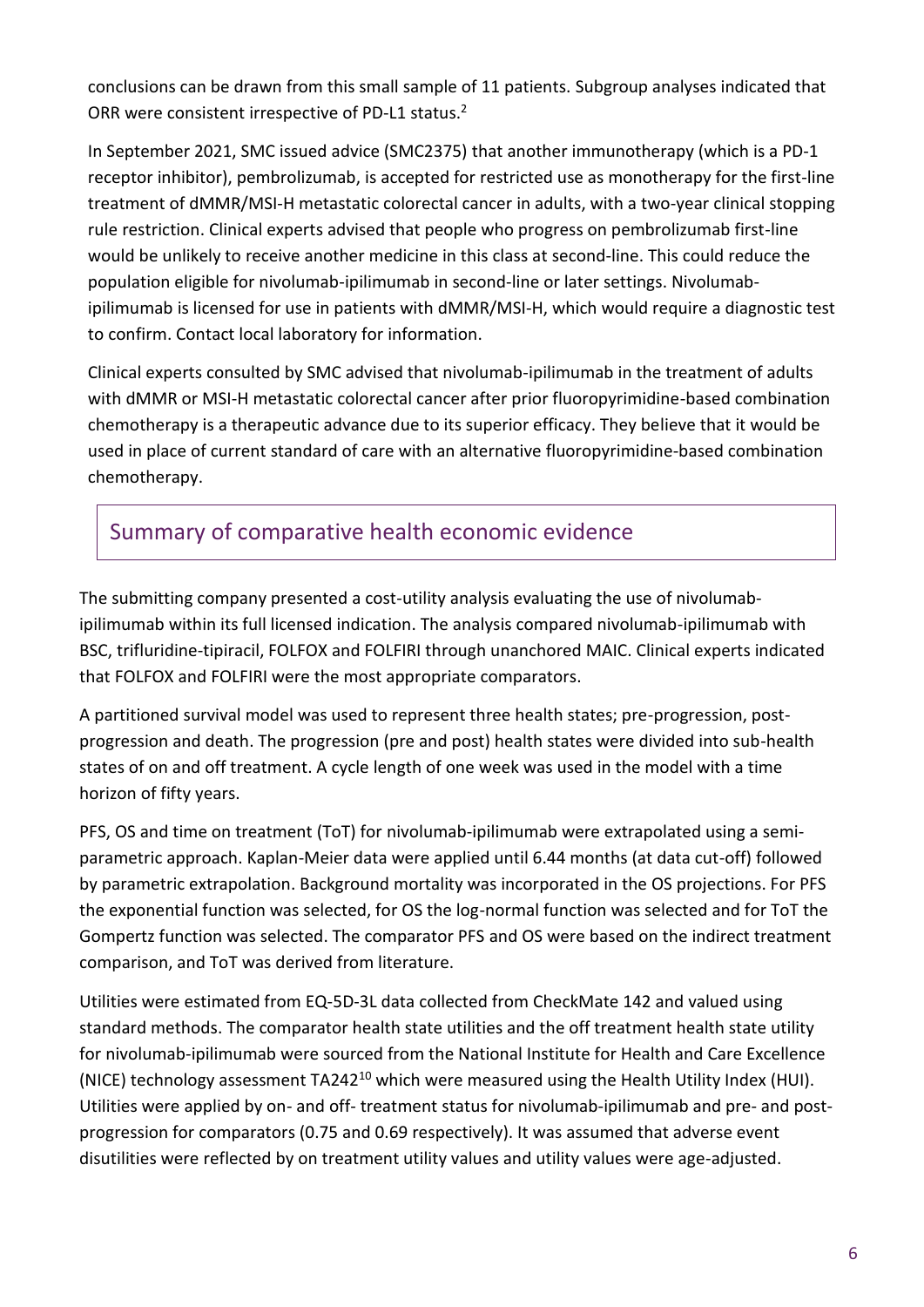The medicine costs included were acquisition costs, administration costs and subsequent treatment costs. Patient Access Schemes (PAS) were submitted by the company for nivolumab and ipilimumab and assessed by the Patient Access Scheme Assessment Group (PASAG) as acceptable for implementation in NHSScotland. Under the PAS, a discount was offered on the list price of nivolumab and ipilimumab. A PAS discount is also in place for trifluridine-tipiracil and this was included in the results used for decision-making by using estimates of the comparator PAS price. SMC is unable to present the results provided by the company which used an estimate of the PAS price for trifluridine-tipiracil due to commercial confidentiality and competition law issues. The base case results with PAS are shown below in Table 2 versus BSC, FOLFOX and FOLFIRI. The main driver of quality-adjusted life years (QALY) gains is due to the significant difference in projected survival for nivolumab-ipilimumab.

For the comparison versus trifluridine- tipiracil, as noted above, SMC is unable to present the results using PAS prices and the submitting company has indicated the results at list prices cannot be presented. As such, SMC is unable to present any results for this comparison.

|                                                                                                                                                                                                                   | Cost-effectiveness, nivolumab-ipilimumab<br>versus comparator |               |                |  |
|-------------------------------------------------------------------------------------------------------------------------------------------------------------------------------------------------------------------|---------------------------------------------------------------|---------------|----------------|--|
|                                                                                                                                                                                                                   | <b>BSC</b>                                                    | <b>FOLFOX</b> | <b>FOLFIRI</b> |  |
| <b>ICER (Cost/QALY)</b>                                                                                                                                                                                           | £16,456                                                       | £17,184       | £17,973        |  |
| BSC: best supportive care; FOLFIRI: 5-FU, folinic acid and irinotecan; FOLFOX: 5-FU, folinic acid and oxaliplatin; ICER:<br>incremental cost-effectiveness ratio; LY: life year; QALY: quality-adjusted life year |                                                               |               |                |  |

**Table 21. Base case analysis results versus BSC, FOLFOX and FOLFIRI (PAS applied)**

A number of key scenarios are reproduced from the company submission below in Table 3. Additional scenarios requested from the submitting company are presented in the same table. Key sensitivities were time horizon and increase in baseline age. Overall the incremental costeffectiveness ratio (ICER) remained stable with all scenarios falling below £30,000 per QALY.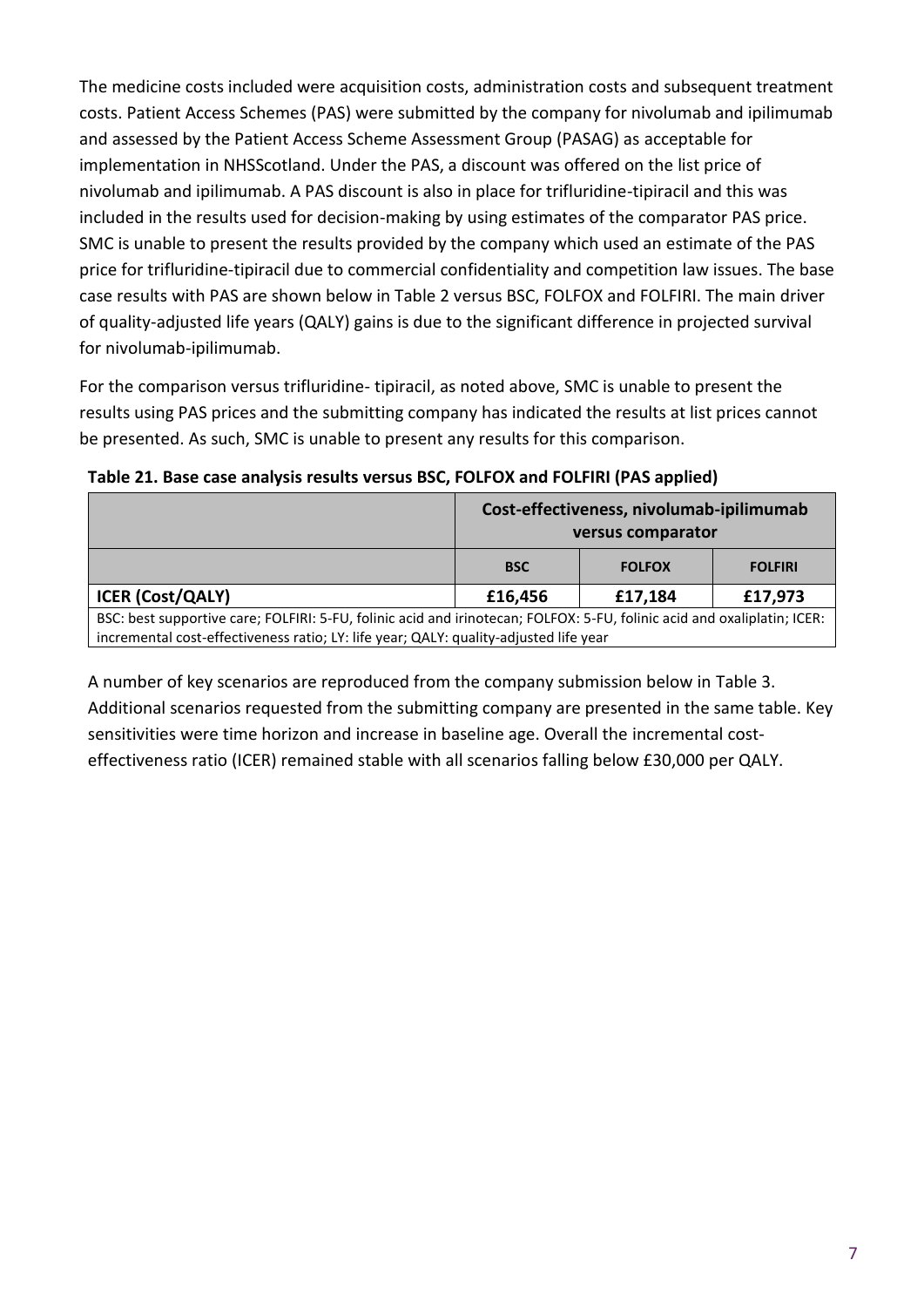|                                                                                                                                                                                                                                                                                   |                                                                  | Cost-effectiveness, nivolumab-<br>ipilimumab versus comparator |               |                |
|-----------------------------------------------------------------------------------------------------------------------------------------------------------------------------------------------------------------------------------------------------------------------------------|------------------------------------------------------------------|----------------------------------------------------------------|---------------|----------------|
| <b>Number</b>                                                                                                                                                                                                                                                                     | <b>Scenario</b>                                                  | <b>BSC</b>                                                     | <b>FOLFOX</b> | <b>FOLFIRI</b> |
|                                                                                                                                                                                                                                                                                   | Base case                                                        | £16,456                                                        | £17,184       | £17,973        |
| $\mathbf{1}$                                                                                                                                                                                                                                                                      | Alternative extrapolations - PFS -<br>SP 6.44 exponential        | £16,456                                                        | £17,184       | £17,973        |
| $\overline{2}$                                                                                                                                                                                                                                                                    | Alternative extrapolations - PFS -<br>SP 6.44 Weibull            | £16,404                                                        | £17,128       | £17,915        |
| 3                                                                                                                                                                                                                                                                                 | Alternative extrapolations - OS -<br>SP 6.44 exponential         | £19,553                                                        | £20,816       | £22,027        |
| $\overline{4}$                                                                                                                                                                                                                                                                    | Alternative extrapolations - ToT -<br>SP 6.44 log-logistic       | £18,974                                                        | £19,908       | £20,802        |
| 5                                                                                                                                                                                                                                                                                 | Alternative sources of comparator<br>efficacy - unadjusted       | £16,351                                                        | £17,090       | £17,072        |
| 6                                                                                                                                                                                                                                                                                 | Alternative sources of comparator<br>efficacy - pooled outcomes  | £16,718                                                        | £17,144       | £17,295        |
| 7                                                                                                                                                                                                                                                                                 | <b>BICR-assessed PFS</b>                                         | £16,571                                                        | £17,308       | £18,103        |
| 8                                                                                                                                                                                                                                                                                 | Remission in a proportion of<br>patients                         | £13,492                                                        | £13,875       | £14,399        |
| 9                                                                                                                                                                                                                                                                                 | 10-year time horizon                                             | £31,575                                                        | £26,162       | £29,089        |
| 10                                                                                                                                                                                                                                                                                | 20% increase in baseline age                                     | £23,757                                                        | £20,890       | £22,380        |
| 11                                                                                                                                                                                                                                                                                | 10% increase in risk of<br>progression and death for<br>NIVO+IPI | £18,782                                                        | £17,109       | £17,926        |
| 12                                                                                                                                                                                                                                                                                | 10% reduction in mean OS for<br>NIVO+IPI                         | £20,127                                                        | £18,178       | £19,152        |
| BSC: best supportive care; FOLFIRI: 5-FU, folinic acid and irinotecan; FOLFOX: 5-FU, folinic acid<br>and oxaliplatin; OS: overall survival; PFS: progression-free survival; BICR: blinded independent<br>central review; ToT: time on treatment; IPI: ipilimumab; NIVO: nivolumab |                                                                  |                                                                |               |                |

**Table 3. Scenario analyses versus BSC, FOLFOX and FOLFIRI (with PAS) – Summary results**

There were a number of weaknesses with the analysis:

- As discussed in the clinical effectiveness section, median PFS and OS were not reached, and the PFS and OS are therefore uncertain. The extrapolations applied in the model had good statistical and visual fit. The alternative extrapolations were explored in scenarios and did not change the ICER drastically. Further, as noted above, there were limitations associated with the indirect treatment comparisons upon which the economic evaluation was based.
- Health Utility Index HUI values were used to derive the comparator health effects and it may not be appropriate to compare with EQ-5D-3L values for nivolumab-ipilimumab in order to reflect the true difference in health effects.
- The on treatment utility for nivolumab-ipilimumab may be unrealistically high, though the impact of the on treatment utility in sensitivity analyses is minimal. The company explored a scenario when applying equal utility values between nivolumab-ipilimumab and comparators. This resulted in a reduced ICER due to the differences in PFS between arms.
- Some subsequent treatments included are not available in NHS Scotland, though the impact of these would be minimal based on scenario analyses.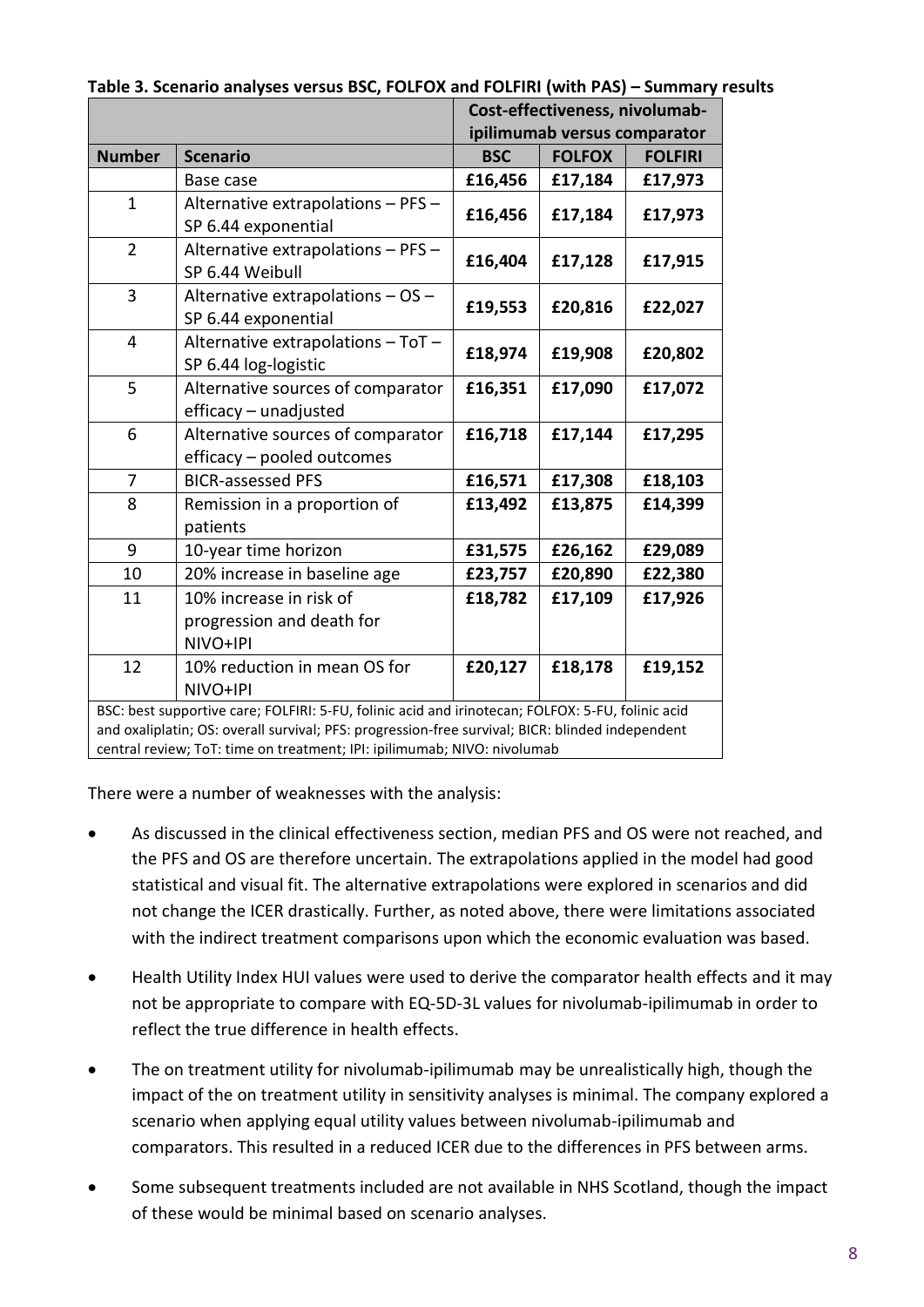Despite these limitations, the economic case was demonstrated.

#### *Other data were also assessed but remain confidential.\**

### Summary of patient and carer involvement

The following information reflects the views of the specified Patient Group.

- We received a patient group submission from Bowel Cancer UK, which is a registered charity.
- Bowel Cancer UK has received 1.8% pharmaceutical company funding in the past two years, including from the submitting company.
- A diagnosis of bowel cancer can be life-changing for those diagnosed, as well as their friends and family, and is even more acute for those at the metastatic stage of the disease when it is harder to treat and there is a low chance of survival.
- Current treatment options approved for use on the NHS for advanced bowel cancer are extremely limited with many patients unable to access a treatment that could prolong their life.
- Patients report that this treatment offers them greater hope, potentially added months and years of life, additional treatment choice and fewer side effects than chemotherapy, giving them better quality of life. They felt those who have bowel cancer with mismatch repair deficiency or similar, those newly diagnosed with the disease and younger people would benefit most from this treatment. It is important that patients have access to personalised, tailored treatment that is right for them. If outcomes for people with metastatic bowel cancer are to improve, a one-size fits all approach to treating people with the disease will not work.

### Additional information: guidelines and protocols

The Scottish Intercollegiate Guidelines Network (SIGN) guideline number 126 on diagnosis and management of colorectal cancer was published in December 2011 and updated in August 2016. This recommends that all patients with metastatic colorectal cancer should be considered for chemotherapy. A combination treatment with 5-FU/leucovorin/oxaliplatin or capecitabine and oxaliplatin or 5-FU/ leucovorin/irinotecan are the preferred options in patients with good performance status and organ function. Consider raltitrexed for patients with metastatic colorectal cancer who are intolerant to 5-FU and leucovorin, or for whom these drugs are not suitable. Second line chemotherapy should be considered for patients with metastatic colorectal cancer with good performance status and adequate organ function. Irinotecan should be used as second line therapy following first line oxaliplatin (or vice versa). The choice of second line chemotherapy for patients with metastatic colorectal cancer will depend on patient fitness, comorbidity and previous chemotherapy exposure. There are no specific recommendation for patients with dMMR/MSI-H metastatic colorectal cancer.<sup>11</sup>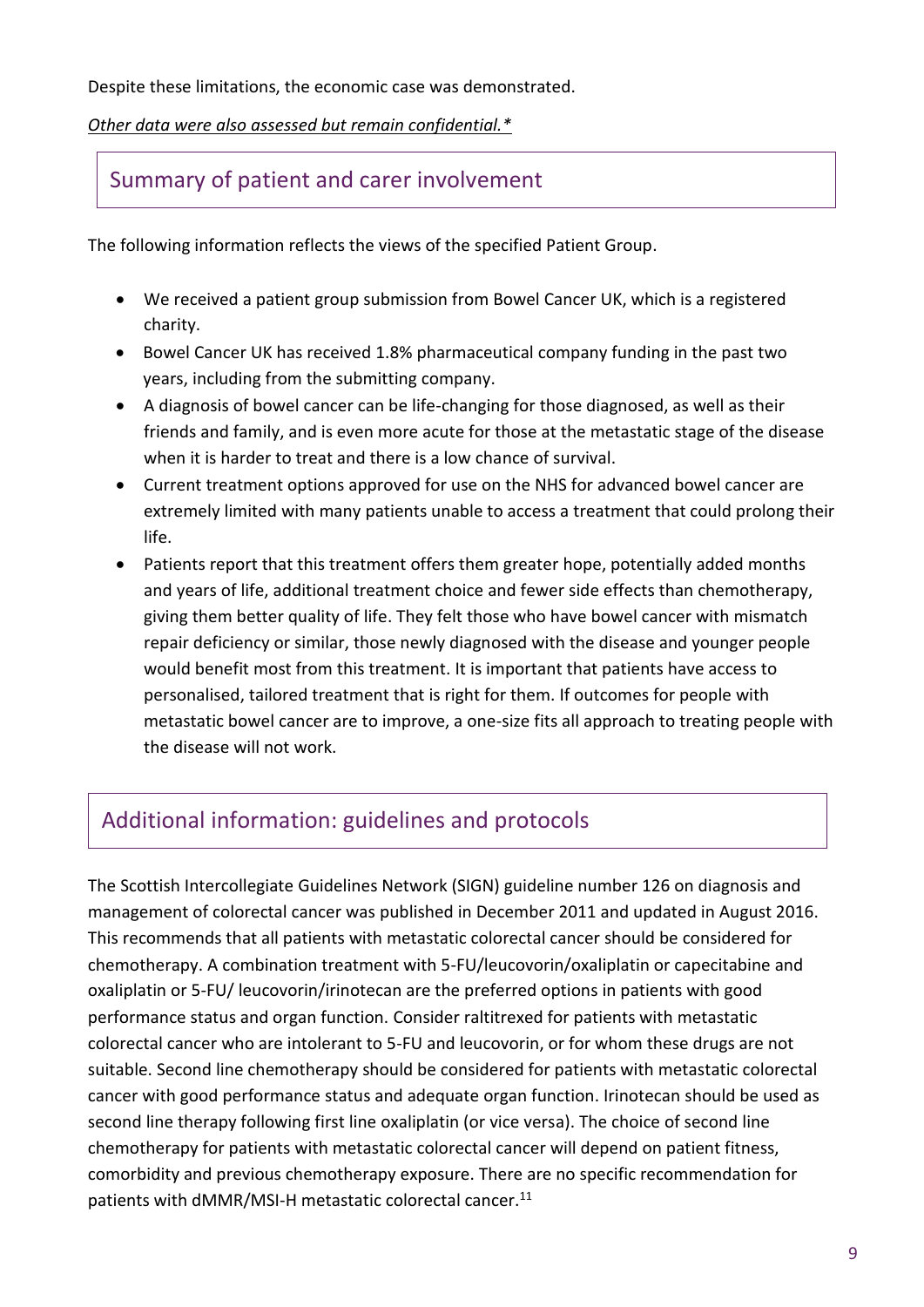In January 2020 the National Institute for Health and Care Excellence published clinical guideline number 151: colorectal cancer. This refers to NICE advice issued for medicines licensed for secondline and subsequent treatment of metastatic colorectal cancer.<sup>12</sup>

European Society for Medical Oncology (ESMO) consensus guidelines for the management of patients with metastatic CRC published in 2016 recommend that in patients in whom the initial chemotherapy backbone has failed, the chemotherapy backbone should be changed. Following failure on 5-FU/leucovorin, patients who can tolerate it should be switched to an irinotecan or oxaliplatin-containing combination chemotherapy regimen such as FOLFIRI, FOLFOX or possibly irinotecan/oxaliplatin. Patients who receive FOLFIRI up front should receive FOLFOX and those patients who receive FOLFOX up front should receive an irinotecan-containing regimen, preferably FOLFIRI.<sup>13</sup> The guidelines also provide advice on combinations with targeted agents.<sup>13</sup>

# Additional information: comparators

Nivolumab-ipilimumab would mainly be used in place of fluoropyrimidine-based combination chemotherapies such as FOLFOX and FOLFIRI and may be an alternative for trifluridine-tipiracil.

# Additional information: list price of medicine under review

| <b>Medicine</b> | Dose Regimen                                             | Cost per year $(f)$ |
|-----------------|----------------------------------------------------------|---------------------|
| Nivolumab       | 3mg/kg IV infusion every three weeks for four doses then | 68,458              |
|                 | 240mg every two weeks                                    | 93,192 (year 1)     |
| Ipilimumab      | 1mg/kg IV infusion every three weeks for four doses      |                     |

*Costs from BNF online on 3 September 2021. Costs calculated using the full cost of vials/ampoules assuming wastage. Costs based on 70kg body weight. Costs do not take patient access schemes into consideration.*

# Additional information: budget impact

The submitting company estimated there would be 44 patients eligible for treatment with NIVO+IPI in each year to which confidential estimates of treatment uptake were applied.

SMC is unable to publish the with PAS budget impact due to commercial in confidence issues. A budget impact template is provided in confidence to NHS health boards to enable them to estimate the predicted budget with the PAS. This template does not incorporate any PAS discounts associated with comparator medicines.

*Other data were also assessed but remain confidential.\**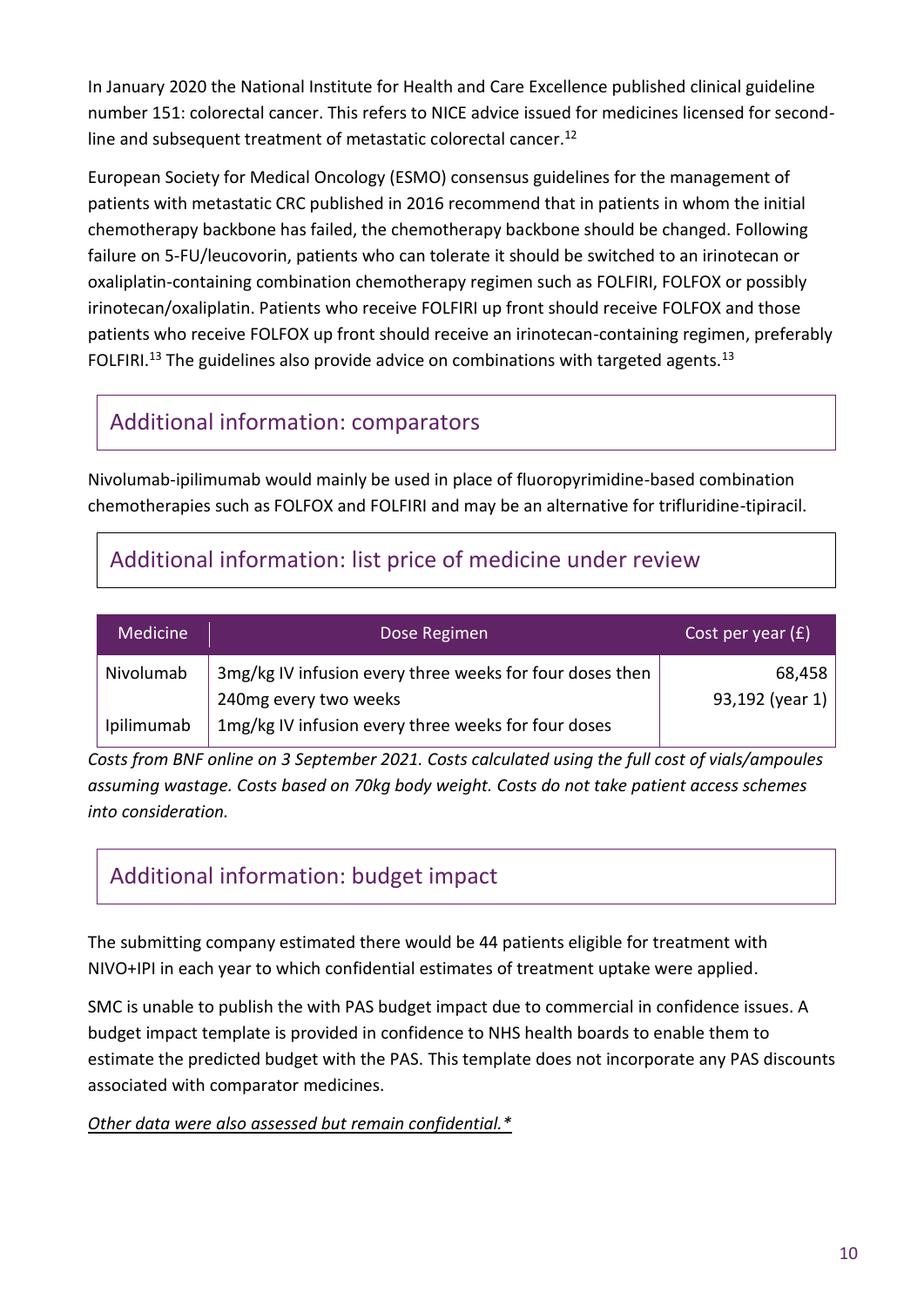#### **References**

1. [Bristol-Myers Squibb Pharmaceuticals.](https://www.medicines.org.uk/emc/product/6888#companyDetails) Nivolumab concentrate for solution for infusion (Opdivo® ) summary of product characteristics. Electronic Medicines Compendium [www.medicines.org.uk/emc/](http://www.medicines.org.uk/emc/) Last updated 30 July 2021.

2. European Medicines Agency (EMA). European Public Assessment Report. Nivolumab (Opdivo®). 20 May 2021, EMA/314215/2021. [www.ema.europa.eu](http://www.ema.europa.eu/)

3. Overman MJ, Lonardi S, Wong KYM, et al. Durable Clinical Benefit With Nivolumab Plus Ipilimumab in DNA Mismatch Repair–Deficient/Microsatellite Instability–High Metastatic Colorectal Cancer. Journal of Clinical Oncology. 2018; 36(8): 773-9.

4. Bristol-Myer Squibb. Data on file from CheckMate 142, October 2020 data cut-off.

5. Van Cutsem E, Bajetta E, Valle J, et al. Randomized, placebo-controlled, phase III study of oxaliplatin, fluorouracil, and leucovorin with or without PTK787/ZK 222584 in patients with previously treated metastatic colorectal adenocarcinoma. J Clin Oncol. 2011; 29(15): 2004-10.

6. Van Cutsem E, Tabernero J, Lakomy R, et al. Addition of aflibercept to fluorouracil, leucovorin, and irinotecan improves survival in a phase III randomized trial in patients with metastatic colorectal cancer previously treated with an oxaliplatin-based regimen. J Clin Oncol. 2012; 30(28): 3499-506.

7. Tabernero J, Yoshino T, Cohn AL, et al. Ramucirumab versus placebo in combination with second-line FOLFIRI in patients with metastatic colorectal carcinoma that progressed during or after first-line therapy with bevacizumab, oxaliplatin, and a fluoropyrimidine (RAISE): a randomised, double-blind, multicentre, phase 3 study. Lancet Oncol. 2015; 16(5): 499-508.

8. Mayer RJ, Van Cutsem E, Falcone A, et al. Randomized Trial of TAS-102 for Refractory Metastatic Colorectal Cancer. N Engl J Med. 2015; 372(20): 1909-19.

9. European Medicines Agency (EMA). European Public Assessment Report. Trifluridine-tipiracil (Lonsurf®), EMA/479870/2019, 25 July 2019. [www.ema.europa.eu](http://www.ema.europa.eu/)

10. National Institute for Health and Care Excellence (NICE). Technology assessment 242: cetuximab, bevacizumab and panitumumab for the treatment of metastatic colorectal cancer after first-line chemotherapy, 25 January 2012.

11. Scottish Intercollegiate Guidelines Network (SIGN). Guideline number 126: diagnosis and management of colorectal cancer, updated August 2016.

12. National Institute for Health and Care Excellence (NICE). Clinical guideline number 151: colorectal cancer, January 2020.

13. Van Cutsem E, Cervantes A, Adam R, et al. ESMO consensus guidelines for the management of patients with metastatic colorectal cancer. Annal Oncol. 2016; 27(8): 1386-422.

This assessment is based on data submitted by the applicant company up to and including 14 October 2021.

*\*Agreement between the Association of the British Pharmaceutical Industry (ABPI) and the SMC on guidelines for the release of company data into the public domain during a health technology appraisal: [http://www.scottishmedicines.org.uk/About\\_SMC/Policy](http://www.scottishmedicines.org.uk/About_SMC/Policy)*